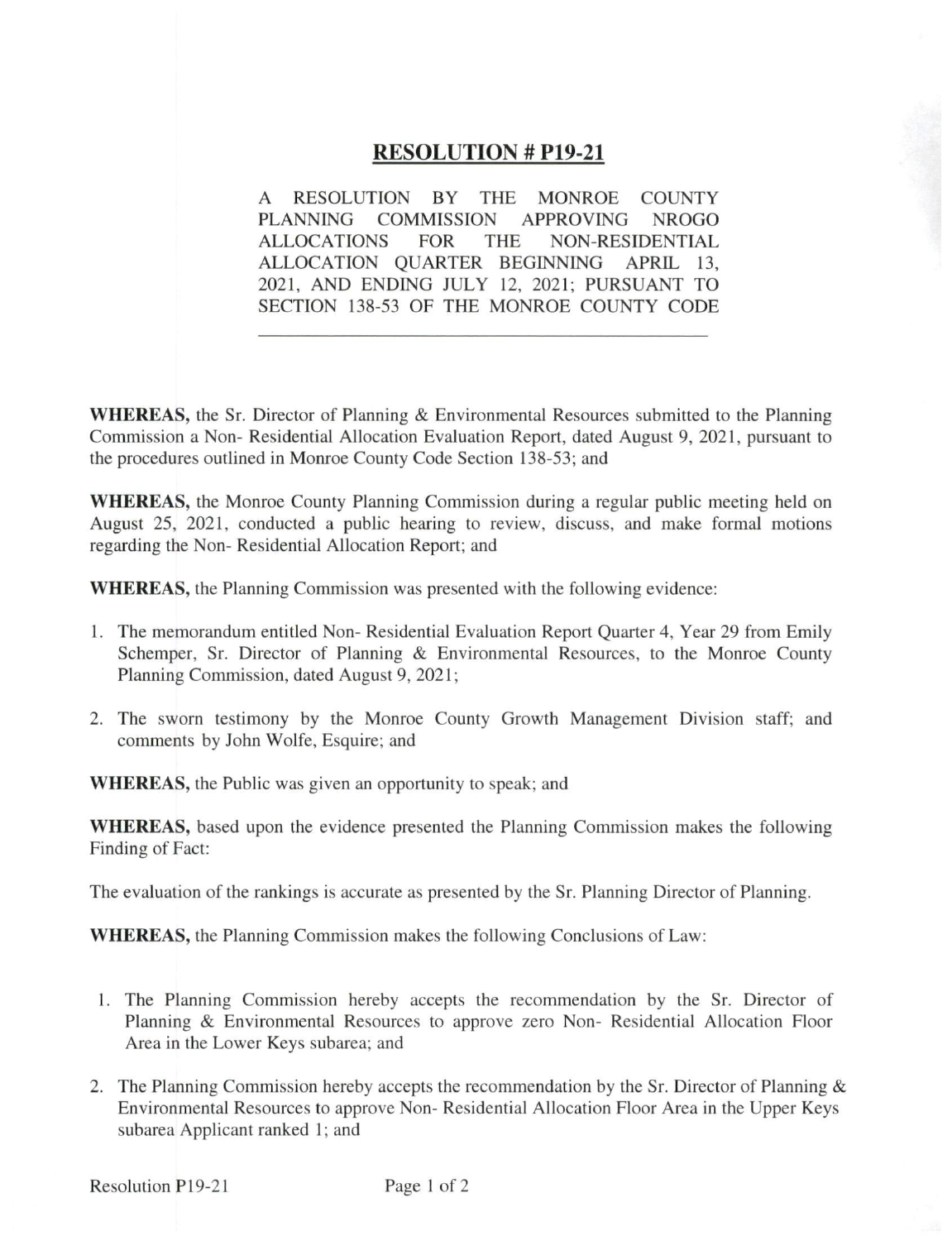- 3. The Planning Commission hereby accepts the recommendation by the Sr. Director of Planning & Environmental Resources to approve zero Non- Residential Allocation Floor Area in the Big Pine and No Name Keys subarea; and
- 4. The Planning Commission hereby accepts the recommendation by the Sr. Director of Planning & Environmental Resources to approve zero Non-Residential Allocation Floor Area Bank in the Big Pine and No Name Keys subarea; and
- 5. The Planning Commission hereby accepts recommendation by the Sr. Director of Planning & Environmental Resources to approve Lower/Upper Keys Non- Residential Allocation Floor Area Bank to Applicants ranked 1 through 2.

NOW THEREFORE BE IT RESOLVED BY THE PLANNING COMMISSION OF **MONROE COUNTY, FLORIDA**, that the preceding Findings of Fact and Conclusions of Law support the decision to APPROVE Non-Residential Allocation for Quarter 4, Year 29 as submitted by the Sr. Director of Planning & Environmental Resources.

**PASSED AND ADOPTED** by the Planning Commission of Monroe County, Florida, at a regular meeting held on the 25th day of August 2021.

|                             |                   |                   | <b>Non-Residential Floor Area Allocation</b>     |                                 |                                                |
|-----------------------------|-------------------|-------------------|--------------------------------------------------|---------------------------------|------------------------------------------------|
|                             | <b>Lower Keys</b> | <b>Upper Keys</b> | <b>Bank</b><br><b>Upper/Lower</b><br><b>Keys</b> | <b>Big Pine/No</b><br>Name Keys | <b>Bank</b><br><b>Big Pine/No</b><br>Name Keys |
|                             | subarea           | subarea           | subarea                                          | subarea                         | subarea                                        |
| <b>Commissioner Neugent</b> | <u>Yes</u>        | Yes               | Yes                                              | <u>Yes</u>                      | Yes                                            |
| <b>Commissioner Wiatt</b>   | <u>Yes</u>        | <u>Yes</u>        | <u>Yes</u>                                       | Yes                             | Yes                                            |
| <b>Commissioner Ritz</b>    | Absent            | Absent            | Absent                                           | Absent                          | Absent                                         |
| Commissioner Scarpelli      | Yes               | Yes               | Yes                                              | Yes                             | Yes                                            |
| <b>Commissioner Demes</b>   | Yes               | Yes               | Yes                                              | Yes                             | Yes                                            |

Planning Commission of Monroe County, Florida

By

Joe Searpelli, Chairman Signed this 25 day of August 2021.



AUBLIC, STATE OF FLORIDA **NOTARY** 

## FILED WITH THE

AUG 2 5 2021

**AGENCY CLERK** 

Monroe County Planning Commission Attorney Approved As To Form

 $8/2$  John Wolfe

Date: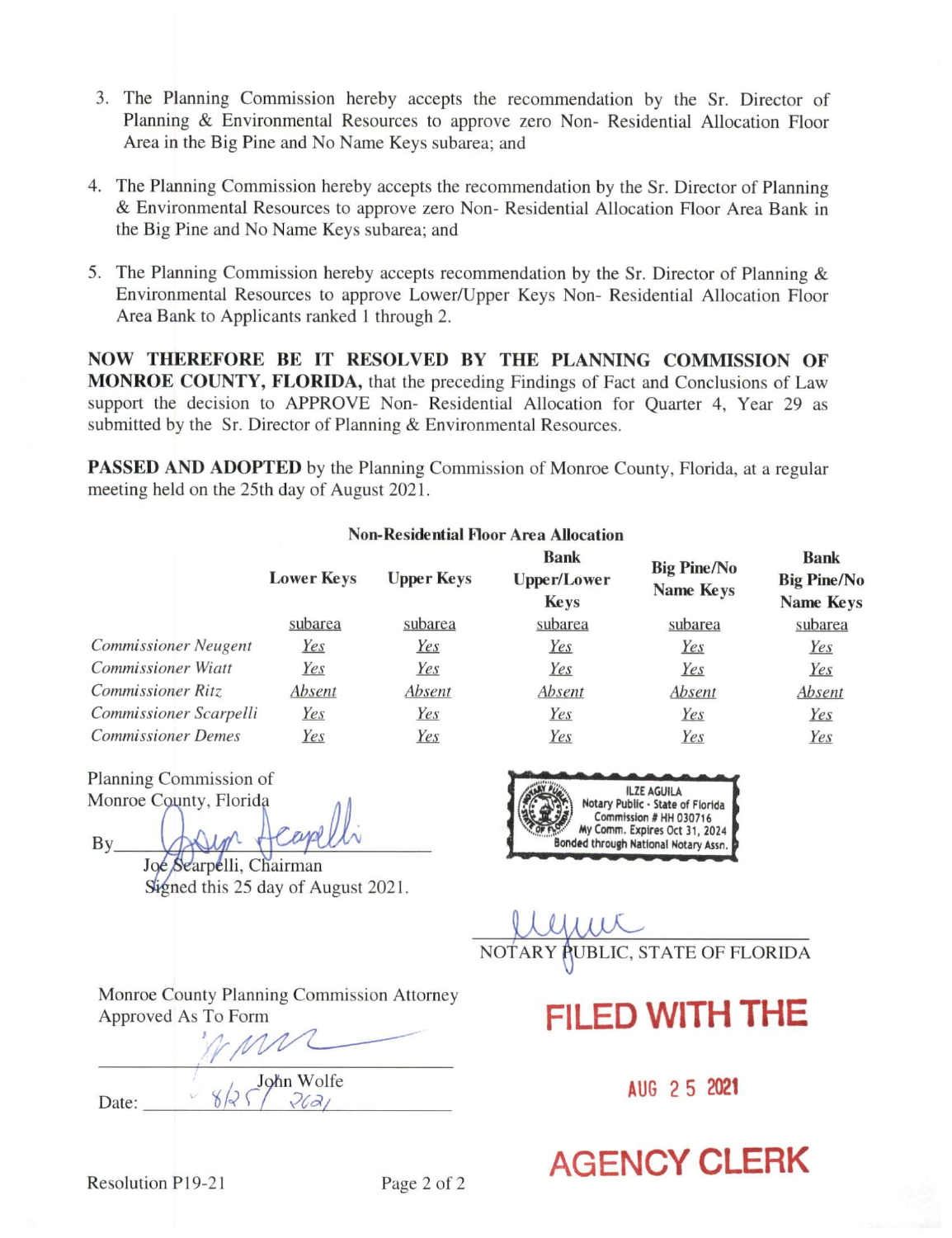## **NON-RESIDENTIAL ALLOCATION RANKING, AS APPROVED BY THE PLANNING COMMISSIONUPPER AND LOWER KEYS BANK - YEAR 29, QUARTER 4 (APRIL 13, 2021, 2020 TO JULY 12, 2021)**

| 20102607 FMH2<br>00545380-000000<br>7/12/2021 3:30 PM Key Largo Winston Park<br>00496131-009500<br>20300776 Upper Keys Humane Society Inc 6/1/2021 10:50 AM Key Largo Buccaneer Point |
|---------------------------------------------------------------------------------------------------------------------------------------------------------------------------------------|
|                                                                                                                                                                                       |
|                                                                                                                                                                                       |
| <b>TOTAL</b>                                                                                                                                                                          |
|                                                                                                                                                                                       |